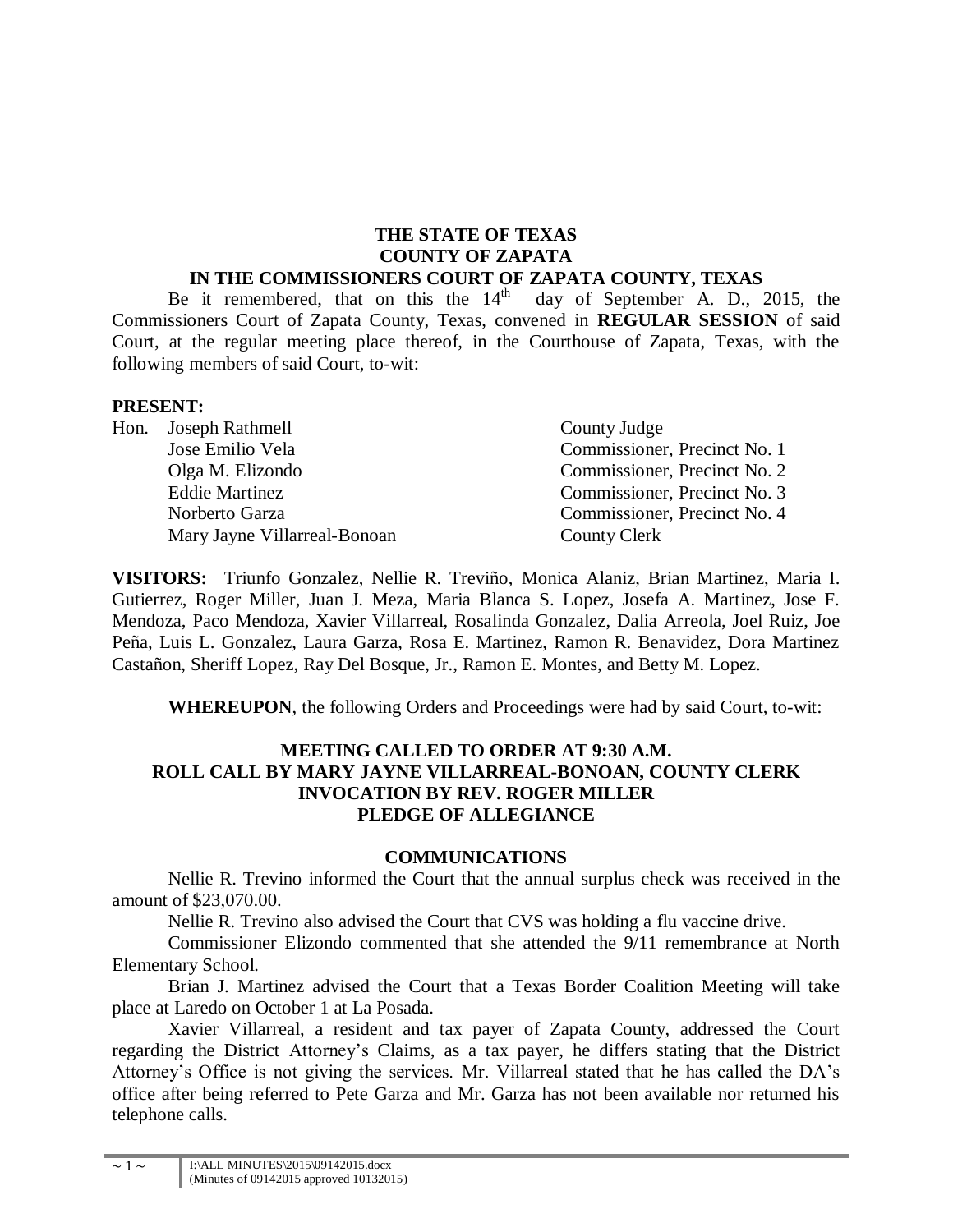#### **ORDER APPROVING INVOICES**

Motion was made by Commissioner Vela, seconded by Commissioner Garza, to approve invoices as presented by Triunfo Gonzalez. Commissioner Vela stated that salaries may not be paid with purchase orders.

The above motion, being put to a vote, was approved by the affirmative vote of all members of the Court.

### **ORDER APPROVING TREASURER'S REPORT**

Motion was made by Commissioner Martinez, seconded by Commissioner Garza, to approve Treasurer's Report as requested by Hon. Romeo Salinas, County Treasurer.

The above motion, being put to a vote, was approved by the affirmative vote of all members of the Court.

### **ORDER APPROVING CHECKS ISSUED**

Motion was made by Commissioner Martinez, seconded by Commissioner Garza, to approve checks issued as requested by Hon. Romeo Salinas, County Treasurer.

The above motion, being put to a vote, was approved by the affirmative vote of all members of the Court.

# **TAX / ASSESSOR COLLECTOR'S REPORT**

Luis L. Gonzalez, Tax Assessor/Collector, reported collections of Motel-Hotel Tax in an amount of \$13,076.87 for a year to date collection of \$205,007.32. Tax collections were \$82,167.14, with YTD collections at 91.78%.

## **MOTION WAS MADE BY COMMISSIONER GARZA, SECONDED BY COMMISSIONER ELIZONDO, TO ENTER INTO EXECUTIVE SESSION**

# **MOTION WAS MADE BY COMMISSIONER MARTINEZ, SECONDED BY COMMISSIONER GARZA, TO RETURN TO REGULAR SESSION**

# **ORDER ADOPTING COUNTY BUDGET FOR FISCAL YEAR 2015-2016**

Motion was made by Commissioner Vela, seconded by Commissioner Garza, to adopt and approve the County Budget for Fiscal Year 2015-2016, with recommendations and changes as approved by majority of vote, as requested by Triunfo Gonzalez, County Auditor.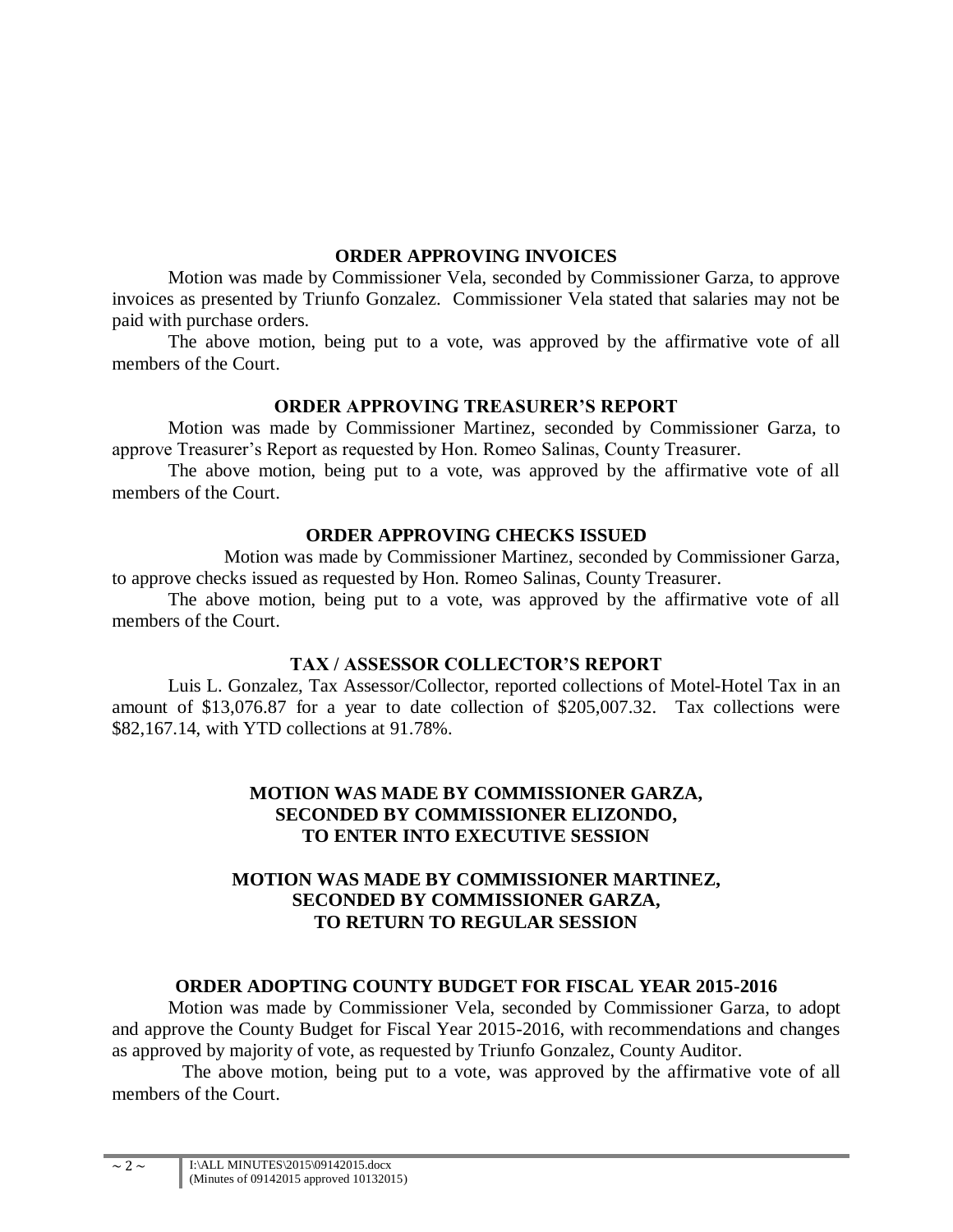### **ORDER APPROVING TAX RATE FOR FISCAL YEAR 2015-2016**

Motion was made by Commissioner Vela, seconded by Commissioner Garza, to adopt a tax rate of 0.924026/\$100 valuation for Zapata County in accordance with Local Government Code Sections 111.007-111.010 by executing an "Order Setting the Tax Rate for "2015-2016, " be approved as follows:

| <b>TOTAL TAX</b> | 0.924026 |
|------------------|----------|
|                  |          |

as requested by Triunfo Gonzalez, County Auditor.

The above motion, being put to a vote, was approved by the affirmative vote of all members of the Court.

# **ORDER SETTING SALARIES AND NUMBER OF POSITIONS BY APPROVING GENERAL ORDER OF PERSONNEL FOR FISCAL YEAR 2015-2016**

Motion was made by Commissioner Martinez, seconded by Commissioner Garza, to approve to set salaries and the number of positions by approving the "General Order of Personnel for Fiscal Year 2015-2016, with recommendations and changes as approved by the majority of vote, as request by Triunfo Gonzalez, County Auditor.

The above motion, being put to a vote, was approved by the affirmative vote of all members of the Court.

#### **ORDER APPROVING OPERATION GENERAL ORDER FOR FISCAL YEAR 2015-2016**

Motion was made by Commissioner Martinez, seconded by Commissioner Garza, to approve request by County Auditor, Triunfo Gonzalez, to approve the "Operation General Order for Fiscal Year 2015-2016".

The above motion, being put to a vote, was approved by the affirmative vote of all members of the Court.

## **ORDER APPROVING AND AUTHORIZING COUNTY TREASURER AND COUNTY AUDITOR TO CLOSE ALL ACCOUNTS AND MAKE ALL NECESSARY LINE ITEM TRANSFERS**

Motion was made by Commissioner Vela, seconded by Commissioner Elizondo, to approve and authorize the County Treasurer and the County Auditor to close all accounts and make all necessary line item transfers as requested by Triunfo Gonzalez, County Auditor.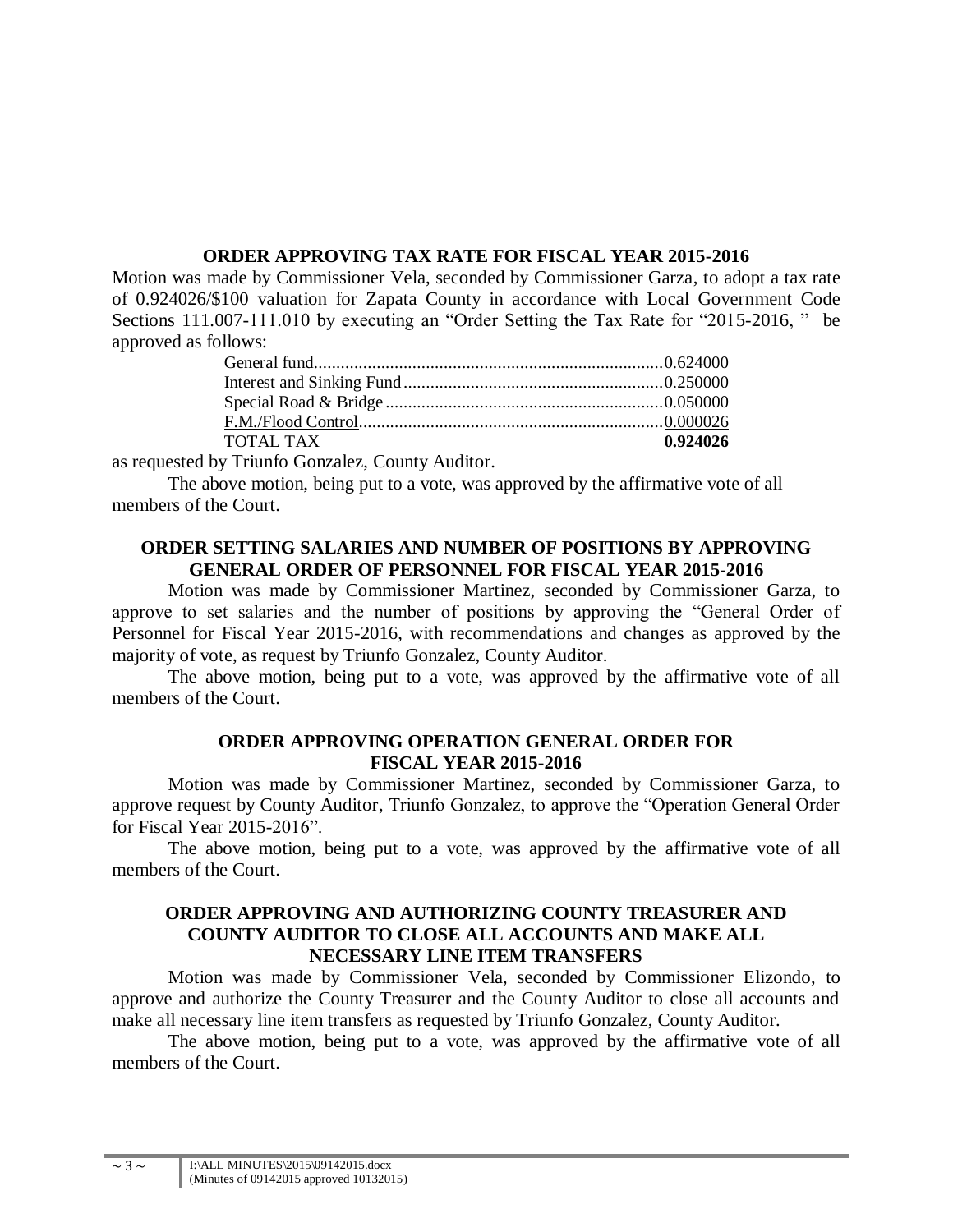# **ORDER APPROVING REPAIRS TO ZAPATA BOYS AND GIRLS CLUB**

Motion was made by Commissioner Elizondo, seconded by Commissioner Vela, to approve repairs to Zapata Boys & Girls Club, in the amount of \$3,000.98 on claim made 9/18/2013, to be paid out of non-department, as requested by Honorable Joe Rathmell, County Judge.

The above motion, being put to a vote, was approved by the affirmative vote of all members of the Court.

## **ORDER APPROVING ELIMINATION OF CELL PHONE STIPEND FROM ZAPATA COUNTY OFFICIALS AND EMPLOYEES**

Motion was made by Commissioner Martinez, seconded by Commissioner Vela, to approve to eliminate cell phone stipend from Zapata County Officials and employees as requested by Honorable Joe Rathmell, County Judge.

The above motion, being put to a vote, was approved by the affirmative vote of all members of the Court.

# **ORDER APPROVING SAVNS MAINTENANCE GRANT CONTRACT BETWEEN OFFICE OF ATTORNEY GENERAL AND ZAPATA COUNTY FOR 2015-2016**

Motion was made by Commissioner Vela, seconded by Commissioner Garza, to approve SAVNS Maintenance Grant contract between the Office of the Attorney General and Zapata County for 2015-2016 as requested by Honorable Joe Rathmell, County Judge.

The above motion, being put to a vote, was approved by the affirmative vote of all members of the Court.

# **NO ACTION WAS TAKEN ON TENTATIVE CLOSURE OF ZAPATA COUNTY GATEWAY COMMUNITY HEALTH CENTER CLINIC**

Mr. Treviño addressed the Court, he announced that he will be retiring and Oscar Bautista will be his replacement. No action was taken on discussion on tentative closure of the Zapata County Gateway Community Health Center Clinic and possibly cease healthcare services in Zapata County as requested by Honorable J.E. Vela, Commissioner Pct. 1.

# **NO ACTION WAS TAKEN ON DISCUSSION TO ADDRESS CLOSURE AND SUSPENSION OF DAYCARE SERVICES BY TMC**

No action was taken on discussion to address the closure and suspension of daycare services by TMC. The Benito Juarez Daycare Center has been used by TMC under an inter-local agreement with Zapata County and is in effect until 2019. They are currently recruiting children for next year. The building will be used for meeting until it is reopened as requested by Honorable J.E. Vela, Commissioner Pct. 1.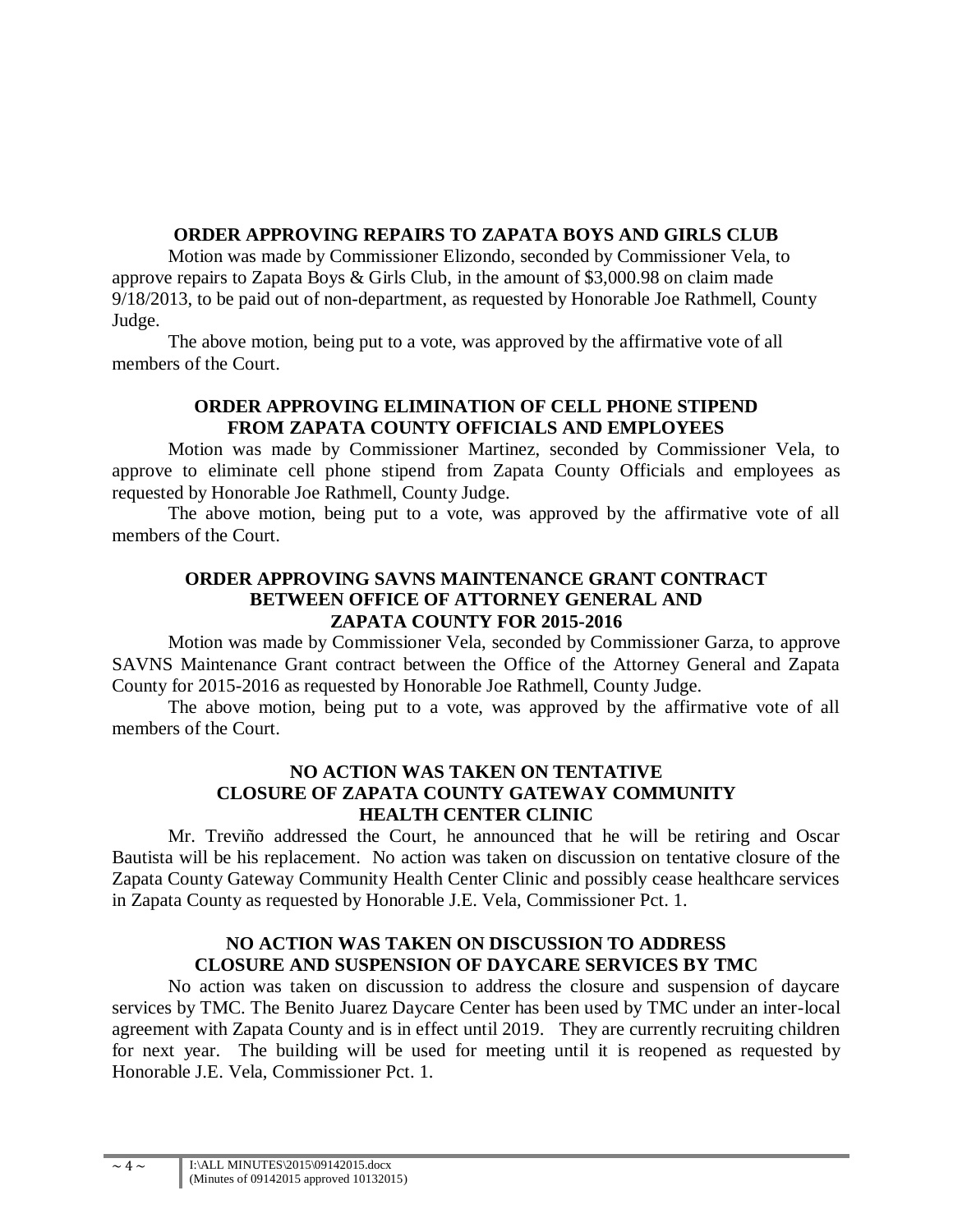#### **NO ACTION WAS TAKEN ON DISCUSSION TO PROMOTE EVARISTO BOTELLO FROM PART TIME TO FULL TIME EMPLOYEE**

No action was taken on discussion to promote Evaristo Botello, slot #4 from part time to full time employee as requested by Honorable Olga M. Elizondo, Commissioner Pct. 2.

## **ORDER APPROVING DESIGNATION OF JUSTICE COURTS (JUSTICE OF THE PEACE COURTS PRECINTS 1-4) AS OFFICIAL TRUANCY COURTS OF ZAPATA COUNTY**

Motion was made by Commissioner Vela, seconded by Commissioner Martinez, to approve the designation of the Justice Courts (Justice of the Peace Courts Precincts 1-4) as the official truancy courts of Zapata County as requested by Said A. Figueroa, County Attorney.

The above motion, being put to a vote, was approved by the affirmative vote of all members of the Court.

## **ORDER APPROVING PURCHASE OF SCANNER, MONITOR AND VIDEO CARD FROM TECHNOLOGY FUND**

Motion was made by Commissioner Garza, seconded by Commissioner Martinez, to approve the purchase of a scanner, monitor, and video card in the amount of \$1,400.00 from the Technology Fund (62-582-392) as requested by Ramon Benavides, Justice of the Peace Pct. 4.

The above motion, being put to a vote, was approved by the affirmative vote of all members of the Court.

## **ORDER APPROVING 2015-2016 HEALTH INSURANCE RATE AS PROPOSED BY TAC-HEALTH EMPLOYEES BENEFITS POOL AND TO REFLECT IN 2015-2016 BUDGET FOR ZAPATA COUNTY**

Motion was made by Commissioner Martinez, seconded by Commissioner Garza, to approve the 2015-2016 Health Insurance Rate as proposed by TAC-Health Employees Benefits Pool and to reflect in the 2015-2016 Budget for Zapata County as requested by Nellie R. Treviño, Personnel Manager.

The above motion, being put to a vote, was approved by the affirmative vote of all members of the Court.

### **ORDER TO TRANSFER \$15,000 FROM TOBACCO FUND (67-800-352) TO REPAIRS AND MAINTENANCE (10-543-457) FOR AMBULANCE REPAIRS**

Motion was made by Commissioner Vela, seconded by Commissioner Martinez, to transfer \$15,000 from the Tobacco Fund (67-800-352) to Repairs & Maintenance

(10-543-457) for ambulance repairs as requested by Chief J.J. Meza, Fire Chief.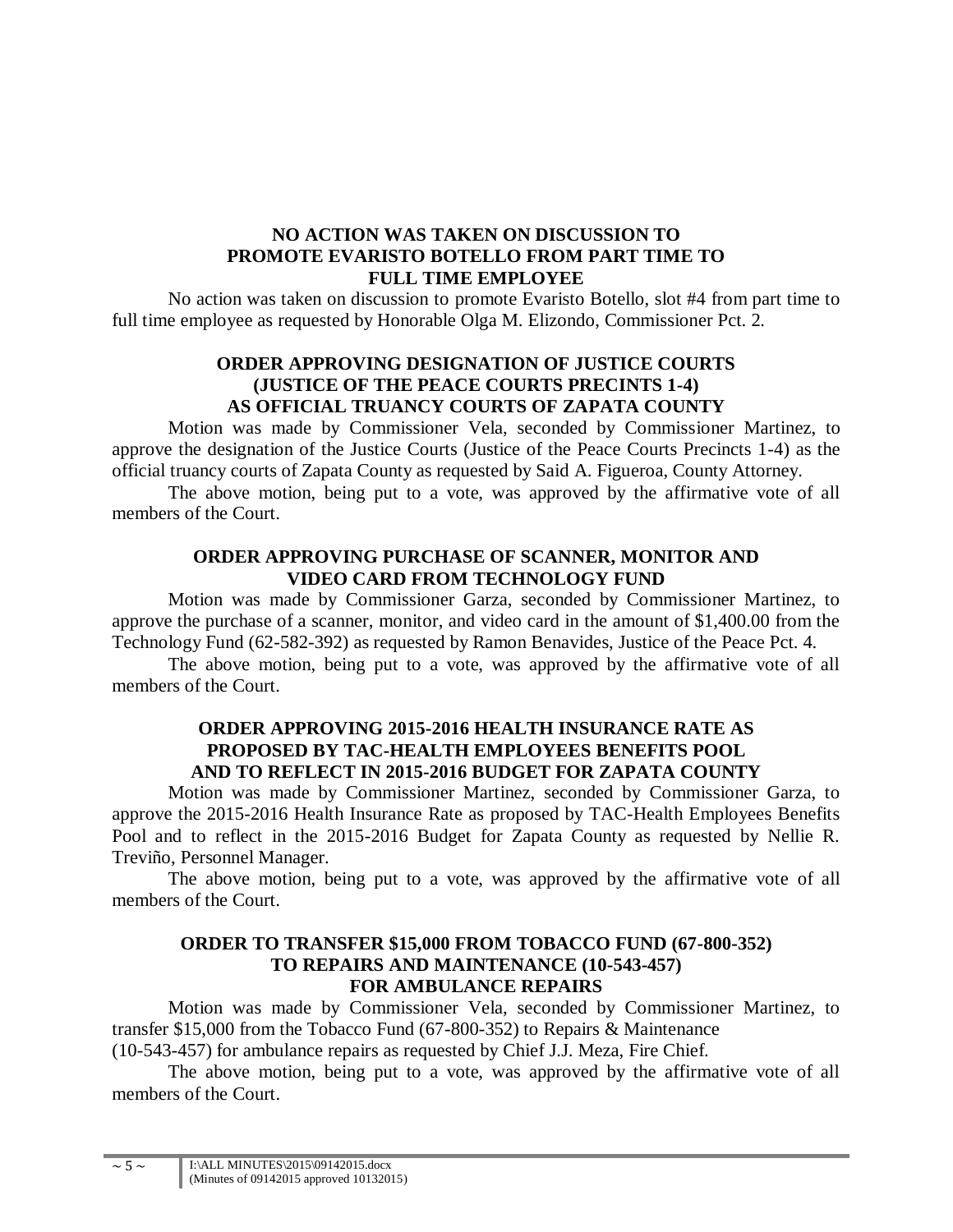### **ORDER APPROVING PURCHASE OF 6 FIRE PUMPS**

Motion was made by Commissioner Garza, seconded by Commissioner Vela, to approve the purchase of 6 (six) Fire pumps (5 gallon water backpacks) at a price of \$200 each as requested by Chief J.J. Meza, Fire Chief.

The above motion, being put to a vote, was approved by the affirmative vote of all members of the Court.

# **ORDER APPROVING RESIGNATION OF JUVENTINO ZAPATA III FROM WASTE WATER DEPARTMENT**

Motion was made by Commissioner Martinez, seconded by Commissioner Garza, to approve the resignation of Juventino Zapata III from the Waste Water Department Mr. Zapata occupied slot #8 as requested by Carlos Treviño Jr., Water Plant Manager.

The above motion, being put to a vote, was approved by the affirmative vote of all members of the Court.

# **ORDER APPROVING USE AND WAIVE FEES FOR COMMUNITY CENTER FOR 3RD ANNUAL ZAMORALES FOR KIDS BENEFIT DANCE**

Motion was made by Commissioner Garza, seconded by Commissioner Martinez, to approve the use and waive the fees for the Community Center for the 3rd Annual Zamorales for Kids Benefit Dance on November 27, 2015. All proceeds go to benefit Zapata County Children as the money is used to purchase toys for Operation Blue Santa as requested by Brian Martinez, Judge's Office.

The above motion, being put to a vote, was approved by the affirmative vote of all members of the Court.

# **ORDER APPROVING USE OF ZAPATA COUNTY PAVILION FOR HEALTH FAIR COORDINATED BY HHSC JAIME ARIZPE ON SEPTEMBER 26, 2015**

Motion was made by Commissioner Vela, seconded by Commissioner Garza, to approve the use and waive the fees of the Zapata County Pavilion for a Health Fair Coordinated by HHSC Jaime Arizpe on September 26, 2015 requested by Joe Peña, Zapata Co. Sheriff's Office.

The above motion, being put to a vote, was approved by the affirmative vote of all members of the Court.

# **ORDER APPROVING USE OF LITTLE LEAGUE FIELDS IN PRECINCTS 1, 2, AND 4 FOR ADULT TOURNAMENT ON SEPTEMBER 19, 2015**

Motion was made by Commissioner Garza, seconded by Commissioner Vela, to approve the use of Little League Fields in Precincts 1, 2, & 4 for Adult Tournament on September 19, 2015 as requested by Ramiro Hernandez.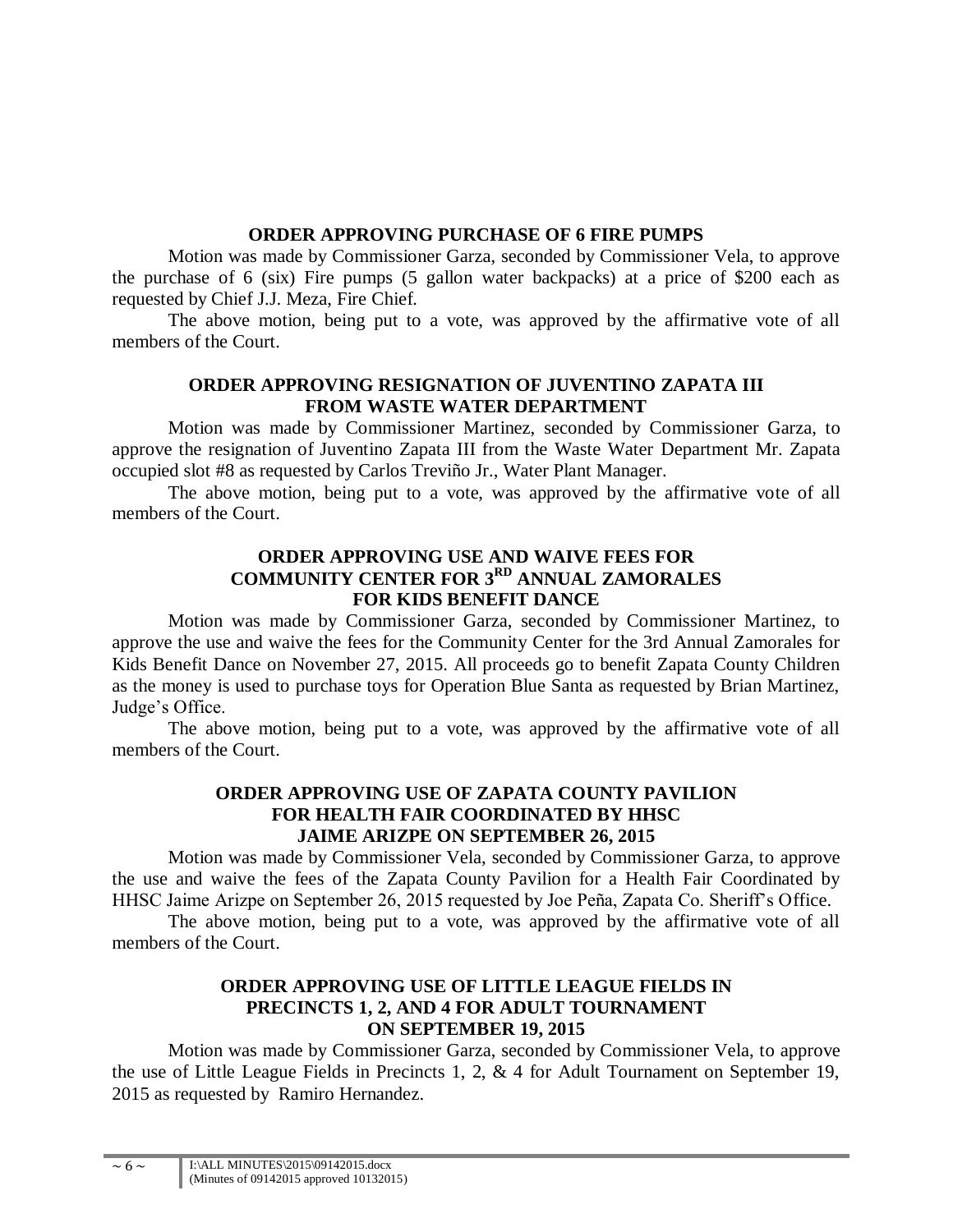The above motion, being put to a vote, was approved by the affirmative vote of all members of the Court.

#### **ORDER APPROVING PROPOSAL FROM JUAN M. CANTU EXECUTIVE DIRECTOR OF COMMUNITY ACTION COUNCIL OF SOUTH TEXAS AND AUTHORIZING COUNTY JUDGE AND COUNTY ATTORNEY TO EXAMINE CONTRACT**

Motion was made by Commissioner Martinez, seconded by Commissioner Vela, to approve proposal from Juan M. Cantu, Executive Director of the Community Action Council of South Texas, and authorizing County Judge and County Attorney to examine contract, as requested by Said A. Figueroa, County Attorney.

The above motion, being put to a vote, was approved by the affirmative vote of all members of the Court.

### **ORDER APPROVING CONSENT ITEMS**

Motion was made by Commissioner Martinez, seconded by Commissioner Garza, to approve the following line item transfer in order to meet budget requirements.

|             | <b>DEPARTMENT</b>      | <b>LINE ITEM</b> | <b>FUND</b>          | <b>AMOUNT</b> |
|-------------|------------------------|------------------|----------------------|---------------|
| <b>FROM</b> | Zapata Sewer Plant     | $08-602-443$     | Electricity          | \$3,000.00    |
| TO          | Zapata Sewer Plant     | $08-602-121$     | Sewer Plant Overtime | \$3,000.00    |
| <b>FROM</b> | Zapata Co. Water Plant | $80 - 600 - 341$ | Chlorine & Chemicals | \$5,000.00    |
| TO          | Zapata Co. Water Plant | 80-600-105       | Water Plant Overtime | \$5,000.00    |

as requested by Carlos Treviño Jr., Water Plant Manager.

The above motion, being put to a vote, was approved by the affirmative vote of all members of the Court.

Motion was made by Commissioner Martinez, seconded by Commissioner Garza, to approve the following line item transfer in order to meet budget requirements.

|             | <b>DEPARTMENT</b>                          | <b>LINE ITEM</b> | <b>FUND</b>  | <b>AMOUNT</b> |
|-------------|--------------------------------------------|------------------|--------------|---------------|
| <b>FROM</b> | Olga V. Figueroa Zapata Co. Public Library | $10 - 650 - 330$ | Fuel         | \$1,100.00    |
| TO.         | Olga V. Figueroa Zapata Co. Public Library | 10-650-463       | <b>Books</b> | \$1,100.00    |

as requested by Aida R. Garcia, Library Director.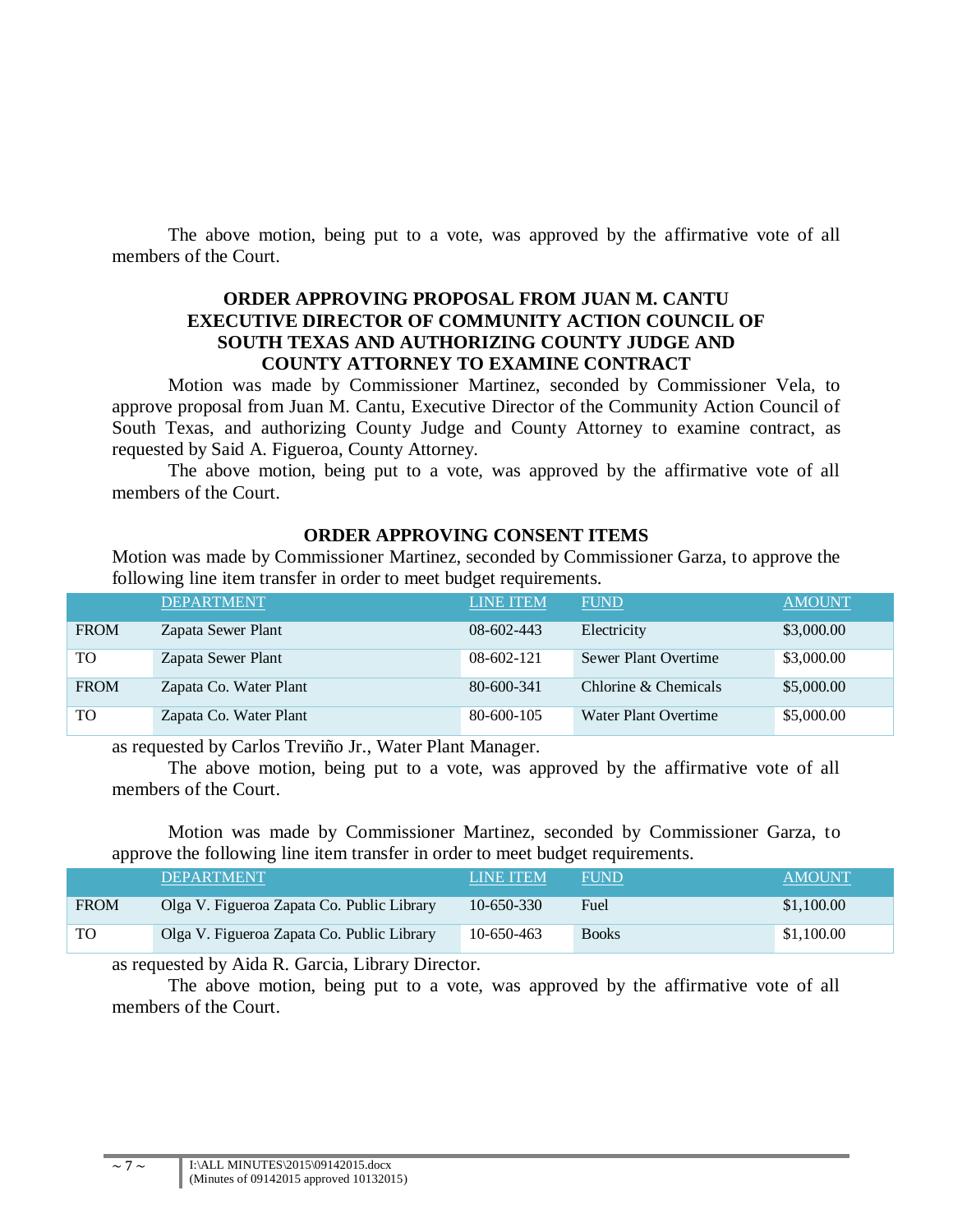Motion was made by Commissioner Martinez, seconded by Commissioner Garza, to approve the following line item transfer in order to meet budget requirements.

|                | <b>DEPARTMENT</b>               | <b>LINE ITEM</b> | <b>FUND</b>                  | <b>AMOUNT</b> |
|----------------|---------------------------------|------------------|------------------------------|---------------|
| <b>FROM</b>    | Zapata County Museum of History | 10-668-336       | Supplies & Services          | \$883.71      |
| TO             | Zapata County Museum of History | 10-668-482       | <b>Contracted Services</b>   | \$883.71      |
| <b>FROM</b>    | Zapata County Museum of History | 10-668-480       | Subscriptions and Membership | \$500.00      |
| T <sub>O</sub> | Zapata County Museum of History | 10-668-482       | <b>Contracted Services</b>   | \$500.00      |

as requested by Dr. Hildegardo E. Flores, ZC. Museum of History Director.

The above motion, being put to a vote, was approved by the affirmative vote of all members of the Court.

Motion was made by Commissioner Martinez, seconded by Commissioner Garza, to approve the following line item transfer in order to meet budget requirements.

|             | <b>DEPARTMENT</b>       | <b>LINE ITEM</b> | <b>FUND</b>             | <b>AMOUNT</b> |
|-------------|-------------------------|------------------|-------------------------|---------------|
| <b>FROM</b> | Non-Department          | 10-409-336       | <b>Supplies General</b> | \$4,500.00    |
| TO          | Zapata Community Center | 10-518-336       | <b>Supplies</b>         | \$4,500.00    |
| <b>FROM</b> | Non-Department          | 10-409-444       | Electricity             | \$10,500.00   |
| <b>TO</b>   | Non-Department          | $10-409-420$     | Telephone               | \$10,500.00   |
| From        | Non-Department          | 10-409-444       | Electricity             | \$750.00      |
| TO          | Non-Department          | 10-409-446       | Garbage                 | \$750.00      |

as requested by Triunfo Gonzalez, County Auditor.

The above motion, being put to a vote, was approved by the affirmative vote of all members of the Court.

Motion was made by Commissioner Martinez, seconded by Commissioner Garza, to approve the following line item transfer in order to meet budget requirements.

|             | <b>DEPARTMENT</b>    | <b>LINE ITEM</b> | <b>FUND</b>     | AMOUNT   |
|-------------|----------------------|------------------|-----------------|----------|
| <b>FROM</b> | Indigent Health Care | 10-640-310       | <b>Supplies</b> | \$180.00 |
| <b>TO</b>   | Indigent Health Care | 10-640-427       | Travel          | \$180.00 |

as requested by Lupita Garza, Indigent Care Director.